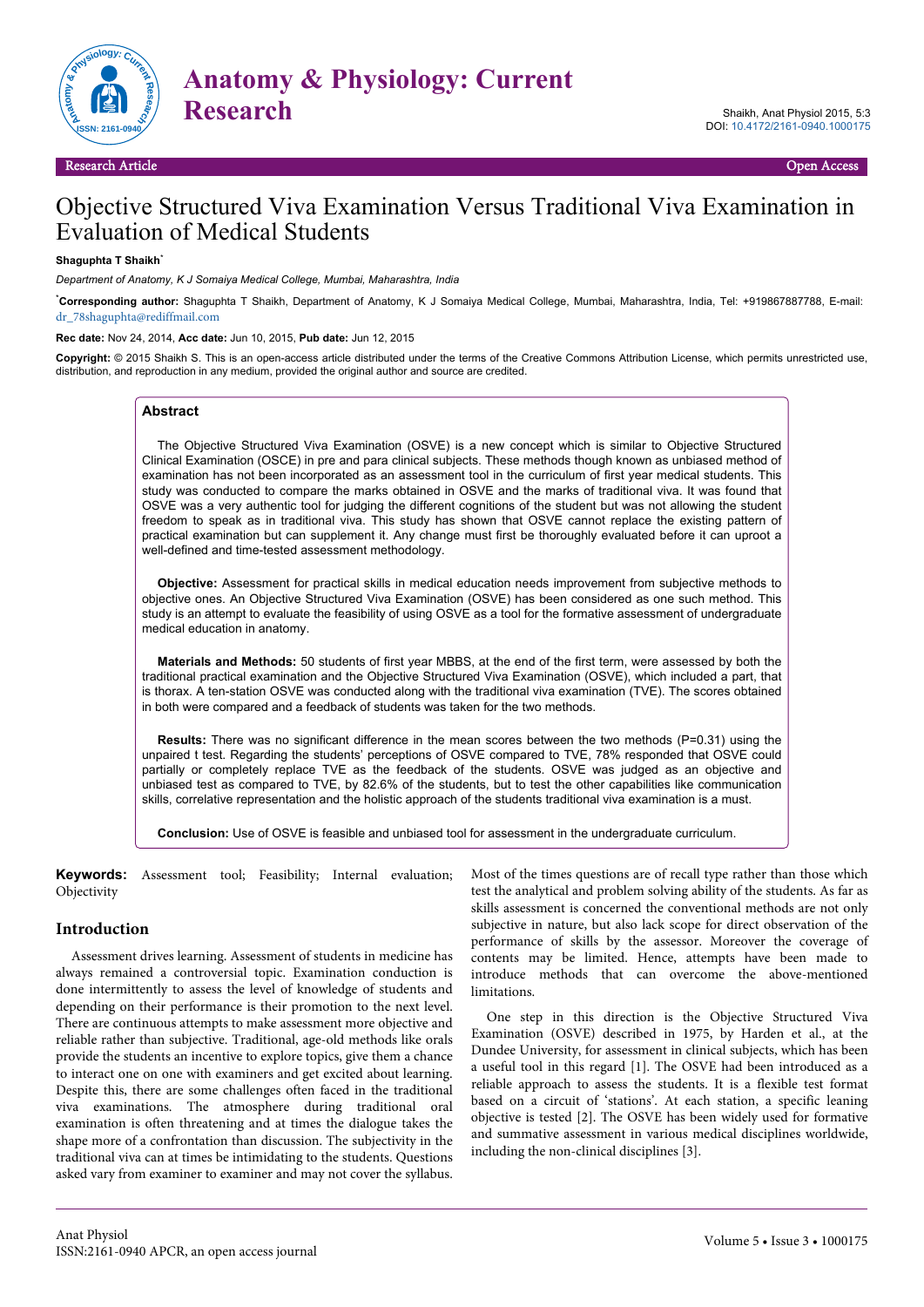## **Aims and Objectives**

1. To compare the traditional viva examination (TVE) with OSVE (Objective Structured Viva Examination).

2. To obtain the students' opinion regarding OSVE as an assessment tool.

3. A suggestion to include OSVE as a part of university examination.

## **Materials and Methods**

The study was carried out in November 2012, at K.J. Somaiya Medical College, in the department of Anatomy. 50 students were exposed to different stations of viva as well as OSVE. A comparison was made of the student's performance and a feedback was taken from the students regarding the same.

As the OSVE was being conducted for the first time, the students were notified in advance regarding the plan for conducting the part ending practical assessment – by both the TVE and OSVE. The OSVE was planned for 20 marks, viva voce of 20 marks.

After the examination, feedback was obtained from the students with the help of a pre-validated questionnaire. Questions pertaining to the students' perceptions regarding OSVE compared to TVE, the difficulties they faced, and their opinions regarding inclusion of OSVE as an assessment method, were included.

## **Results**

Out of 50 students in the first year M.B, B.S., 47 students took both the tests – TVE and OSVE. The mean scores out of 20 were  $14 \pm 3$  for TVE and for OSVE the mean scores out of 20 were  $16 \pm 4$ , respectively. This showed that the mean scores for OSVE was more as compared to the TVE because the questions were specific, the fright of facing the examiners was not there and the students could put in their best.

## **Students' Perceptions of Objective Structured Viva Examination Compared to Traditional Viva Examination**

Out of 47 students who took both the tests, 40 responded to the feedback questionnaire. In response to the question related to difficulty level, 32 (80%) rated OSVE easier than TVE, 4 (10%) stated that it was the same as TVE, 3 (10%) found OSVE more difficult. 30 (75%) of the students felt that OSVE is less time consuming as compared to the TVE. 28 (70%) of the students were of the opinion that OSVE had a broader coverage of the content, 8 (20%) felt that TVE covered the course better, while the remaining 4 (10%) were uncertain about it. 40 (90%) of the students OSVE was objective and unbiased as compared to TVE, 2 (10%) were uncertain.

# **Discussion**

The OSVE has been advocated for the practical assessment of preclinical and paraclinical subjects. An attempt was made to test the feasibility and acceptability of implementing this method in the internal assessment by comparing it with TVE, and also by obtaining the students' opinion, with the help of a feedback questionnaire.

The criterion of a good examination includes validity, reliability, objectivity, practicability, relevance, and promotion of learning, power

The results suggest that OSVE is a more precise and unbiased way of practical examination. All students were facing a prevalidated questionnaire hence no question of discrimination. Time consumption by OSVE is less than TVE. Traditional method of examination gives the student a chance to present his communication skills which he is unable to do in OSVE. Communication skills are a must to develop for an upcoming doctor. A holistic approach towards the subject is difficult with OSVE. Different levels of cognition can be tested by OSVE in the specified time [5].

As all the students were exposed to both the types of examinations, TVE and OSVE, the student's perspective regarding both methods of examination could be taken. OSVE tests the student in cognitive aspects like recall and interpretation. TVE also rely on the communication skills of the student. Question stations for OSVE would have to be elaborately designed if they are to be used instead of **TVF** 

Communication is one of the most important components of physician – patient management skills [6]. In our study there was no station to evaluate communication skills.

If we are to discontinue any method we must be aware of the possible consequences on learning [7]. The OSVE-like OSCE is associated with "achieving" style of learning but not with "meaning" or "reproducing" style of learning [8]. The OSVE complements other methods of assessment. It allows us to directly observe the student, give similar questions to all students, check on minute details in order to standardize and focus our evaluation, to be more objective and unbiased in marking [9]. On the other hand our conventional methods allow for an in-depth analysis of the subject, with more interaction between the examiner and the student. The examiner's professional judgment and experience can make the examination a learning exercise as it provides an instant feedback to the student [10]. These advantages justify their inclusion.

# **Conclusion**

In the present set up OSVE cannot replace TVE but a combination of both the methodologies should be used. Before conduction of OSVE it is a must to get the questionnaire prevalidated and it should be kept in mind that the questionnaire is testing all the domains of the student. Still we need to conduct a lot of studies to be certain that OSVE can be included as part of the University examination in combination with the traditional methods.

# **Acknowledgements**

The authors would like to express their thanks to all the students for participating in this study and giving their valuable feedback.

### **References**

- 1. [Lowry S \(1993\) Assessment of students. BMJ 306:51–4.](http://www.ncbi.nlm.nih.gov/pmc/articles/PMC1677239/)
- 2. [Guilbert JJ \(1998\) Washington: D.C. who.int Educational handbook for](http://apps.who.int/iris/bitstream/10665/42118/1/924170635X_eng.pdf) [health personnel. WHO offset publication No: 35 Revised and updated:](http://apps.who.int/iris/bitstream/10665/42118/1/924170635X_eng.pdf)  $2 - 31$ .
- 3. [Harden RM, Caincross RG \(1980\) The assessment of practical skills: The](http://www.ncbi.nlm.nih.gov/pmc/articles/PMC3826029/) [objective structured practical examination \(OSPE\) Stud High Educ](http://www.ncbi.nlm.nih.gov/pmc/articles/PMC3826029/) [5:187–96.](http://www.ncbi.nlm.nih.gov/pmc/articles/PMC3826029/)